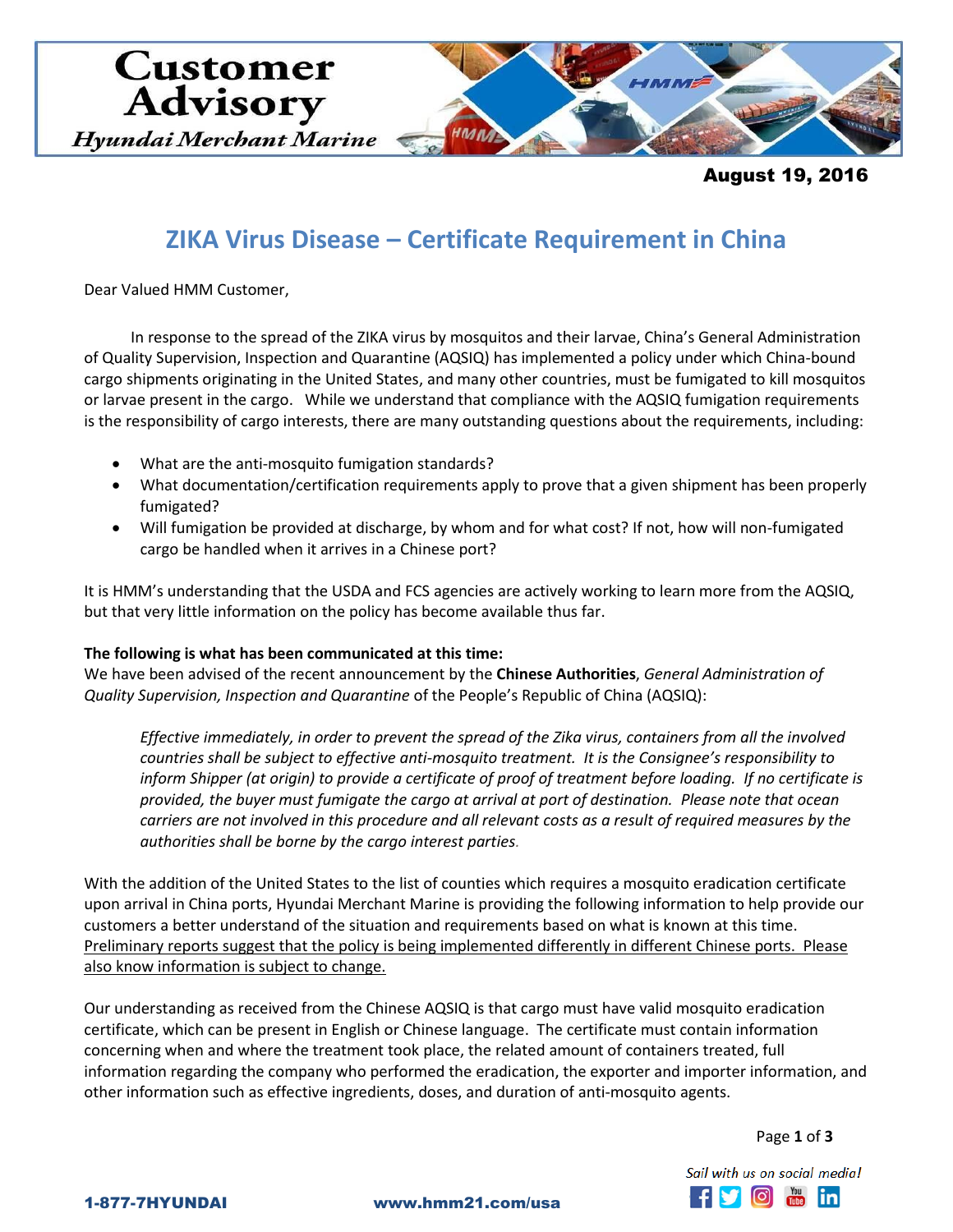It was previously reported that according to the guideline from the AQSIQ, exporters shall provide proof of valid disinfection by a government-approved organization. Unfortunately, the AQSIQ has not identified what is considered to be government approved. HMM has been advised that an official government stamp is not required on the certificate.

In the event the fumigation or eradication certificate is not provided by consignee in China, inbound cargo from infected areas will be inspected first and then Quarantine Bureau officials will determine whether fumigation is necessary or not.

| <b>Question:</b> | If shipper of US export chooses to fumigate prior to shipping to China, what certification or<br>documentation should be submitted?                                                                                                                                                                                                                                                      |
|------------------|------------------------------------------------------------------------------------------------------------------------------------------------------------------------------------------------------------------------------------------------------------------------------------------------------------------------------------------------------------------------------------------|
| Answer:          | Customer must provide valid fumigation certificate however the China Quarantine Bureau<br>has not advised a standardized certificate format at this time. We have now learned that an<br>official givernment stamp is not necessary on the mosquito eradication certificate.                                                                                                             |
| <b>Question:</b> | How will shippers learn from local inspector that fumigation was necessary upon arrival at<br>destination and what is the expected notification process?                                                                                                                                                                                                                                 |
| Answer:          | In N.China, after custom clearance, Quarantine Bureau will inform consignee whether cargo<br>needs inspection and fumigation before they are able to pick up their cargo. See below.                                                                                                                                                                                                     |
| <b>Question:</b> | What is the process and cost for fumigation?                                                                                                                                                                                                                                                                                                                                             |
| Answer:          | Generally speaking, the terminal will open the container door and spray disinsecting gas or<br>liquid, based on the cargo situation, without cost. If it is determined that fumigation is<br>required, that cost will be paid directly to the terminal or Quarantine Bureau by the<br>consignee. Actual costs are not available at this time, but have been reported as \$30 per<br>TEU. |
| <b>Question:</b> | Who is responsible for fumigation related fees at cargo destination/discharge port?                                                                                                                                                                                                                                                                                                      |
|                  |                                                                                                                                                                                                                                                                                                                                                                                          |

As noted, the application of the AQSIQ guideline is being applied differently at different ports in China. At this time, we do not have clear information about many of the South China ports. However, we do have the following information to share regarding Northern China ports.

#### **SHANGHAI/NANJING:**

Terminal will open the container door and spray pesticide gas or liquid based on cargo situation without cost. If fumigation is determined to be necessary, then consignee will be responsible for fumigation cost.

## **TAINJIN/NINGBO:**

Fumigation will occur on every shipment and consignee will be responsible for fumigation cost.

#### **QINGDAO:**

After customs declaration, all containers shipped under one B/L will drayed to inspection area. Containers will be opened and pesticide will be spayed into containers. Consignee will be responsible for fumigation cost.

#### **DALIAN:**

The procedure is to spray gas without opening container. Container will then be opened to examine cargo after gas dissipates. If fumigation is determined to be necessary, consignee will be responsible for mosquito eradication charges, sweeping charges and fumigation charges.

Page **2** of **3**

Sail with us on social media! **fy** of the in

1-877-7HYUNDAI www.hmm21.com/usa